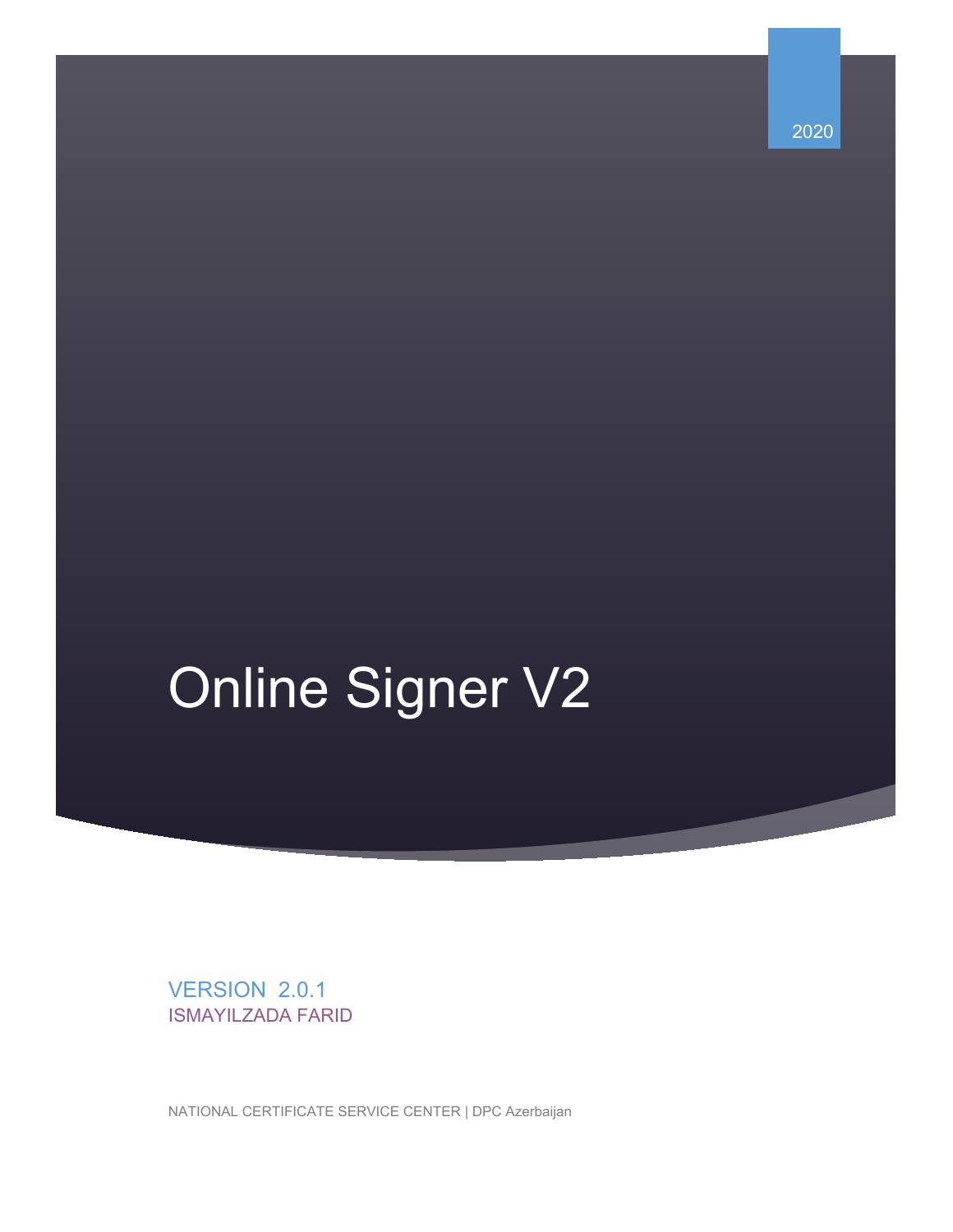## ONLINE SIGNER V2 INTEGRATION TOOL FOR E-IMZA/EID

#### **1. Overview**

*The app was developed as an integration tool for e-imza and e-id of Azerbaijan. NOTE: You must install and run application only with admin privileges.* 

## **2. APP Functions**

- *1. /hostversion* 
	- *2. /version*
	- *3. [/api/v1/signer/readcertificatesfromstore](http://localhost:18230/swagger/ui/index#!/Signer/Signer_BaseSign)*
	- *4. [/api/v1/signer/signformats](http://localhost:18230/swagger/ui/index#!/Signer/Signer_BaseSign)*
	- *5. [/api/v1/signer/tsaclients](http://localhost:18230/swagger/ui/index#!/Signer/Signer_BaseSign)*
	- *6. /api/v1/signer/basesign*
	- *7. /api/v1/signer/fullsign*
	- *8. /api/v1/signer/getfiles*
	- *9. /api/v1/signer/verify*

#### **3. /hostversion**

**R** *METHOD :GET* 

*RESULT : Current version of HOST APP* 

*Example :* 

*curl -X GET --header 'Accept: application/json' 'http://localhost:18230/hostversion'* 

*Response : "1.0.38.444"*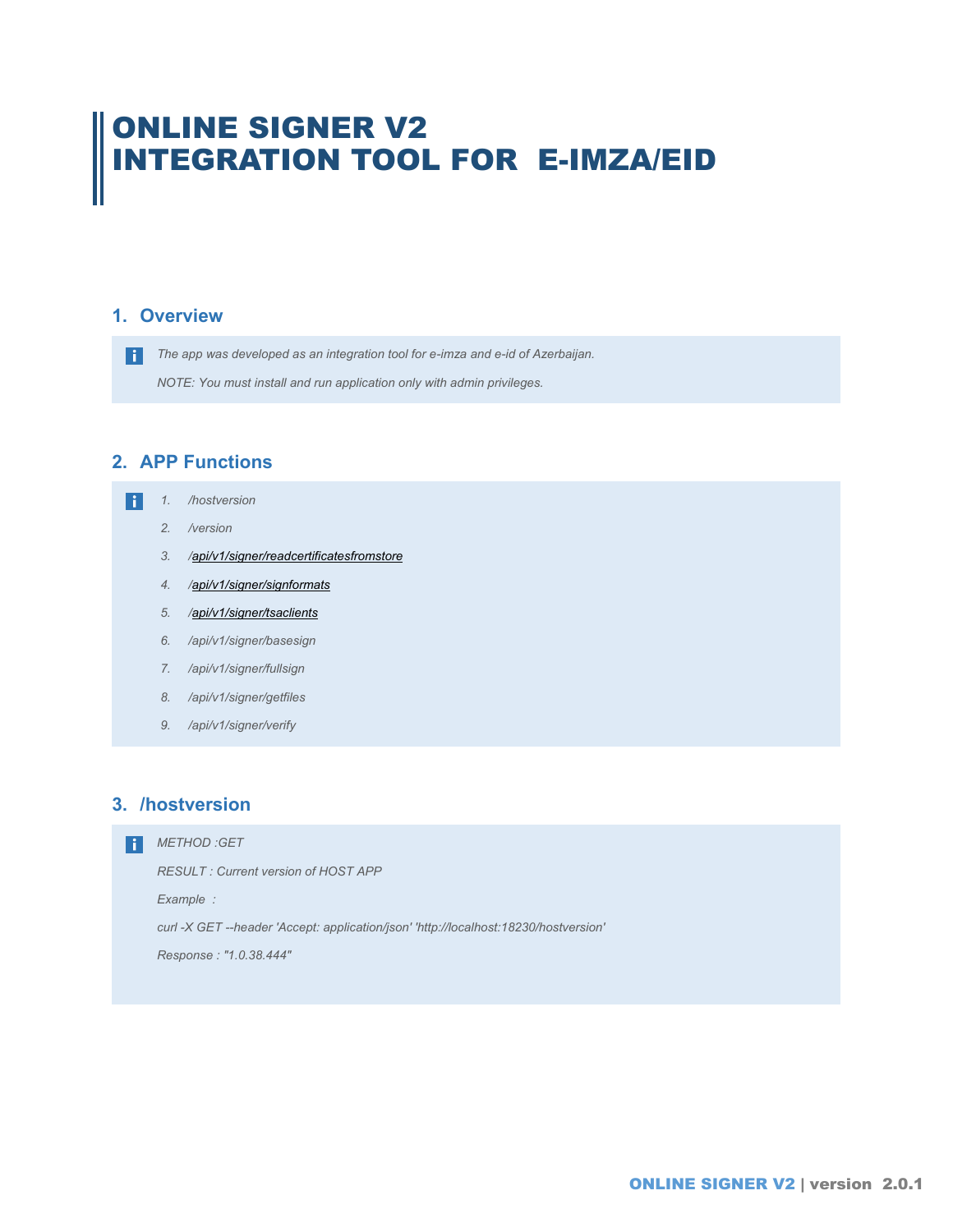### **4. /version**

*METHOD :GET RESULT : Current version of APP Example : curl -X GET --header 'Accept: application/json' 'http://localhost:18230/version' Response : "1.0.0.1"* 

• It changes on each update process

## **5. /api/v1/signer/readcertificatesfromstore**

#### METHOD :GET

.

Chose certificate from store.

```
Method :GET 
    Response Sample : 
    {
       "output": { 
        "certificates": [ 
         { 
          "serialNumber": "7FC4E13612808EC800030001C4F3", 
          "subject": "SERIALNUMBER=56MKFRY, G=FƏRİD, SN=İSMAYILZADƏ, CN=FƏRİD İSMAYILZADƏ İSRAFİL 
    OĞLU, OU=VÖEN:9900037691-19910002080, O=NRYTN MHM, C=AZ, T=E-İMZADA İNNOVASİYALAR 
    SEKTORU"
        } 
       ] 
      },
       "error": null,
       "isSuccess": true 
    }
    NOTE: e-imza smartcard or token should be plugged before calling this function
```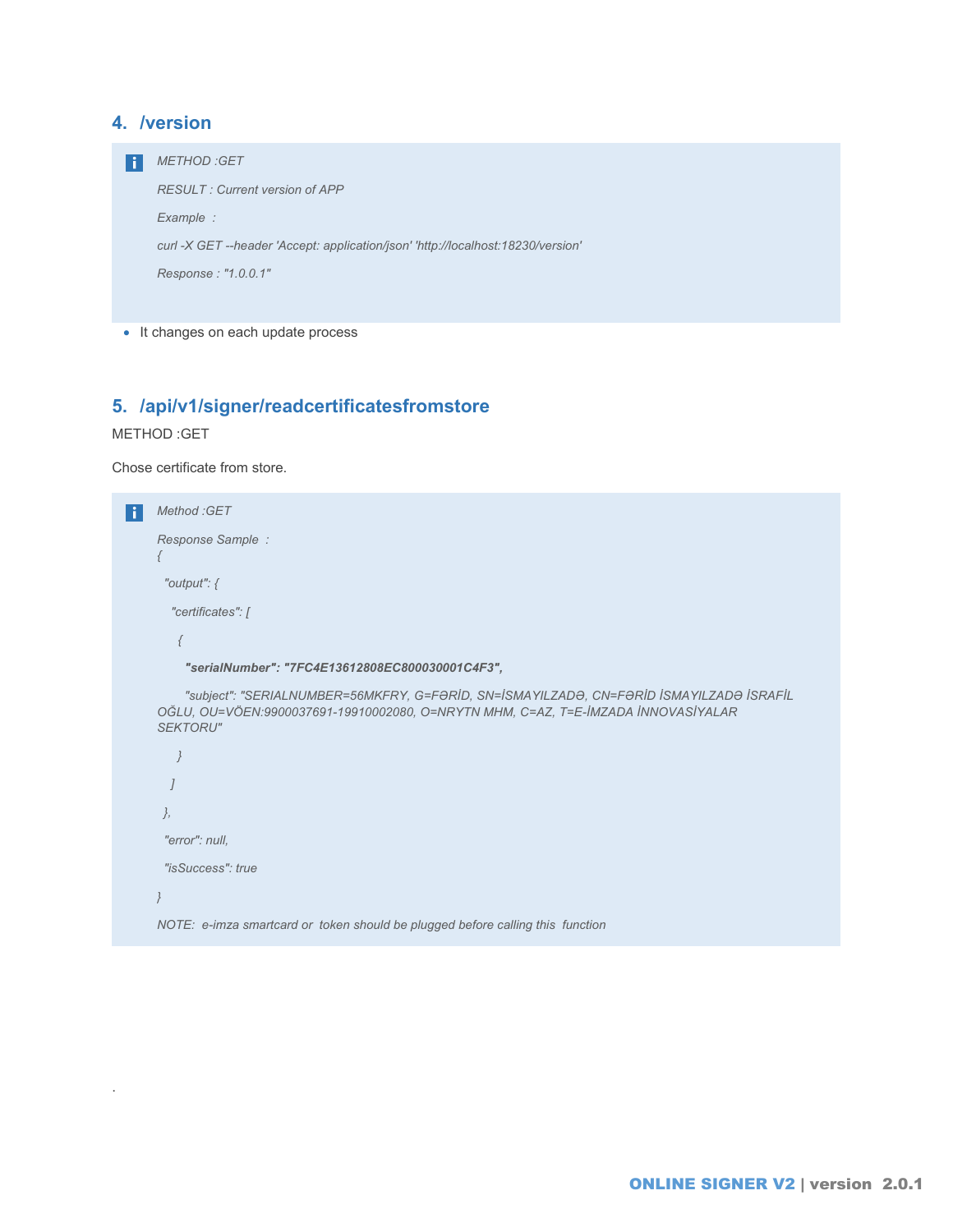## **6. /api/v1/signer/fullsign**

Method: POST

Sign a document

Input:

```
{ "signFormat":"Edoc",
```
 *"tsaClientName":"Default",* 

 *"signCertificateSerialNumber":"7FC4E13612808EC800030001C4F3",*

```
 "files":[ {
```
 *"name":"test",*

 *"rawData":"MQ=="* 

*}]}*

- signFormat the format of the signature (Edoc)
- tsaClientName Timestamp procedure. The value is one of results /api/v1/signer/tsaclients
- signCertificateSerialNumber signature certificate serial number
- files The array of base64 files that you want to sign.

Output:

```
{
       "output": { 
        "edocFile": { 
         "name": "52cb0d0e-fe92-4fd1-873e-51b6dc5626c6.edoc", 
         "rawData": "base64 signed document"
         } 
       },
       "error": null,
        "isSuccess": true 
     }
```
Rawdata – Signed document in base64 format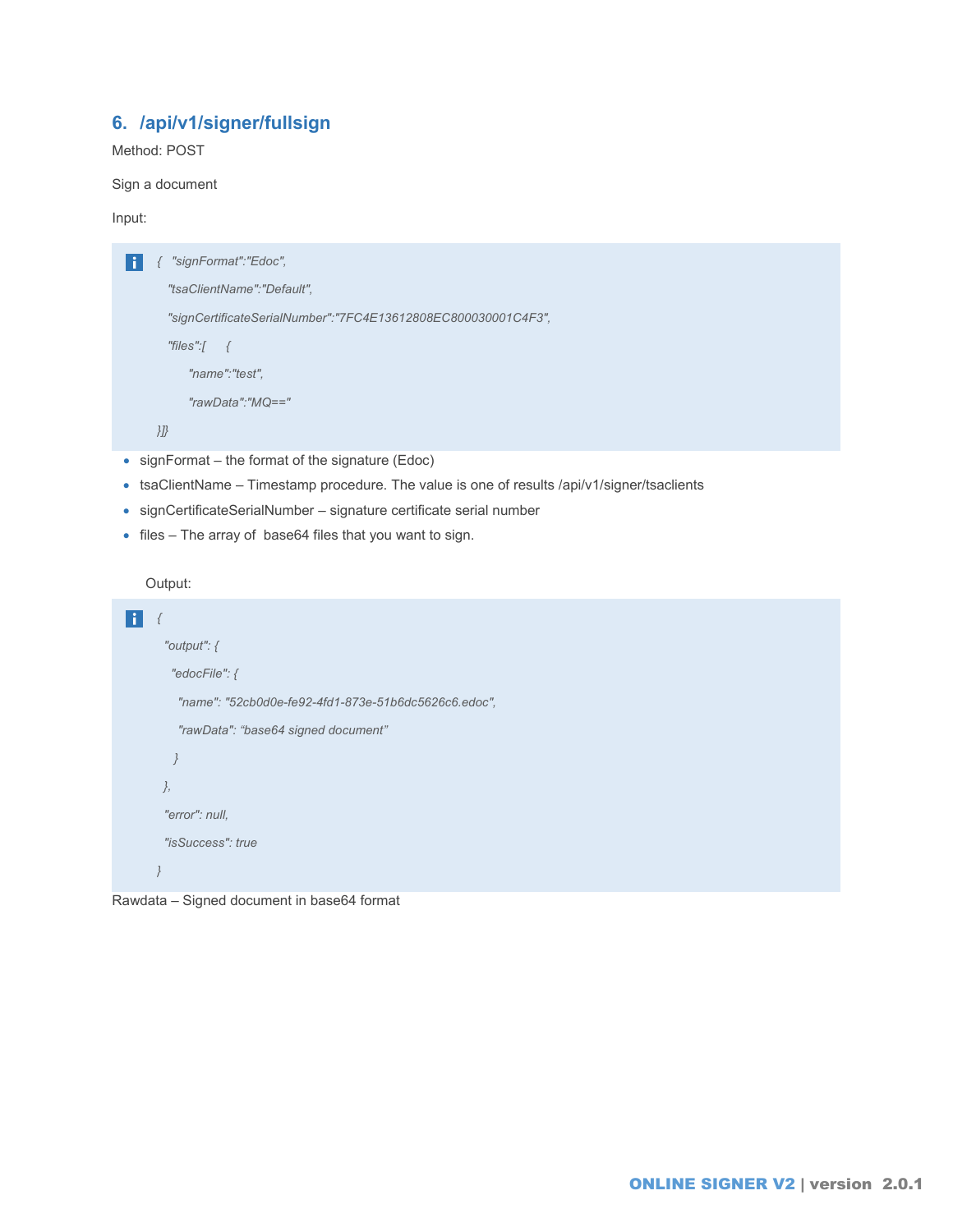## **7. /verify**

Method: POST

- signFormat The format of the signature in document (for example: Edoc)
- rawData Signed document in base64

Input:

H

*curl -X POST --header 'Content-Type: application/json' --header 'Accept: application/json' -d '{ \* H

```
 "signFormat": "Edoc", \
```
 *"rawData": "rawdatabase64" }' 'http://localhost:18230/api/v1/signer/verify'* 

```
Output :
\overline{\Theta}"output":\{\boxminus"result": {\boxminus"allStatus": "Success",
           "description":null,
           "verificationTime":"20-May-20 3:34:23 PM",
           "actionBase":[ ] ]\}\}.
    "error":null,
    "isSuccess":true
\mathcal{E}
```
- Allstatus result of collective verification process .
	- Description contains the reason of validation fail . For example : SigningCertificateNotVerified All detail information is collected in ActionBase list

 $\vert \cdot \vert$ • Verify Method also detect Timestamp token and verify the integrity . If signed message contains Validator ID "TimestampIntegrityCheck" it means that this Signed massage has Timestamp Token . Sample :

```
{
```
- "id": "TimestampIntegrityCheck",
- "object": null,
- " $result"$ : {
- "status": "Success",
- "message": "TimestampFound",
- "parameter": "28-Jul-20 10:49:51 AM"
	- }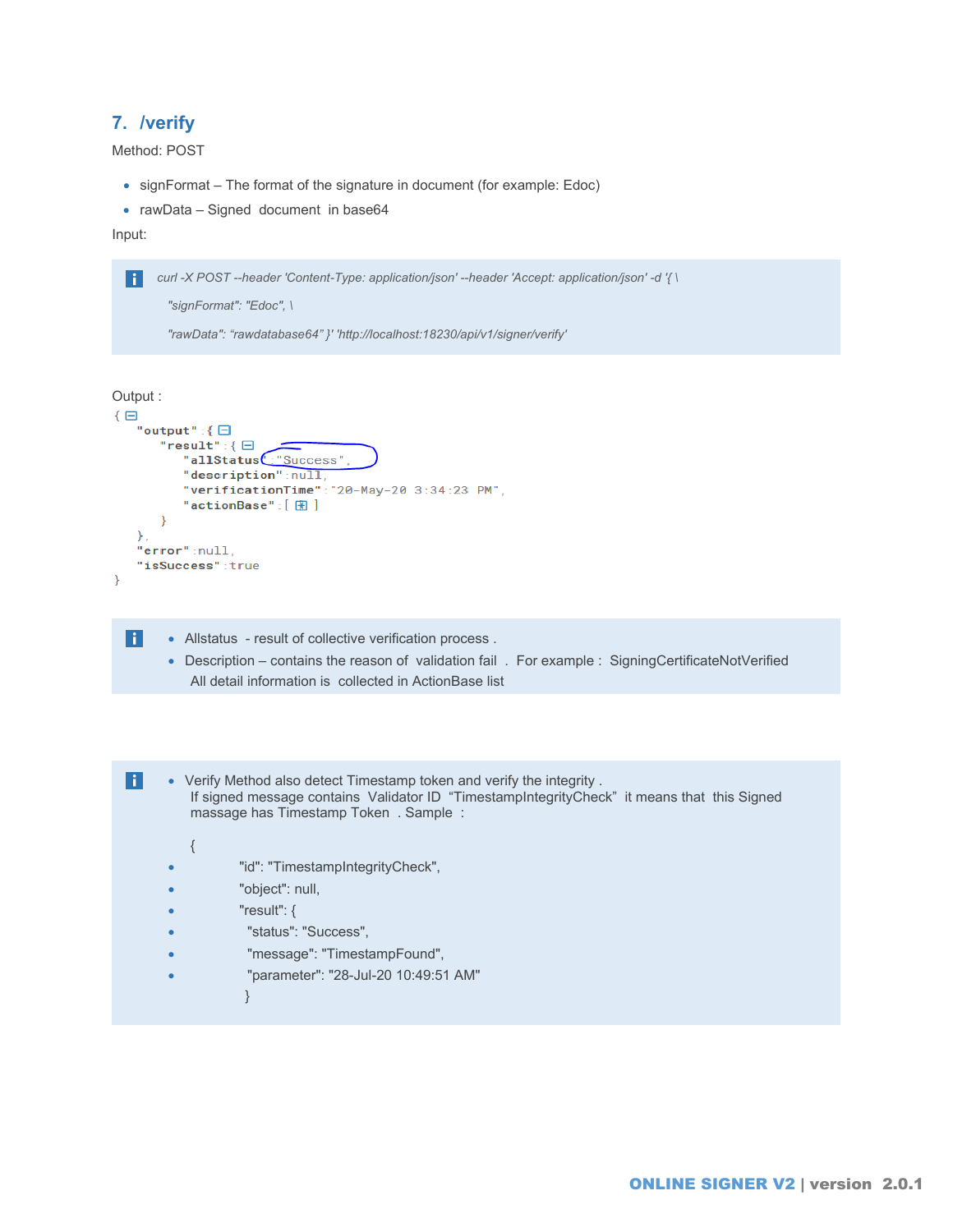## **8. /api/v1/signer/getfiles**

Method: POST

Input

- signFormat The format of the signed document
- rawData Signed Document in base64 format

```
curl -X POST --header 'Content-Type: application/json' --header 'Accept: application/json' -d '{ \
```
 *"signFormat": "Edoc",* 

*"rawData":"base64 signed document " }' 'http://localhost:18230/api/v1/signer/getfiles'* 

Output:

```
{
        "output": { 
         "files": [ 
           { 
           "name": "test.txt", 
           "rawData": "file in base64" 
          } 
         ] 
        },
        "error": null,
        "isSuccess": true 
     }
```